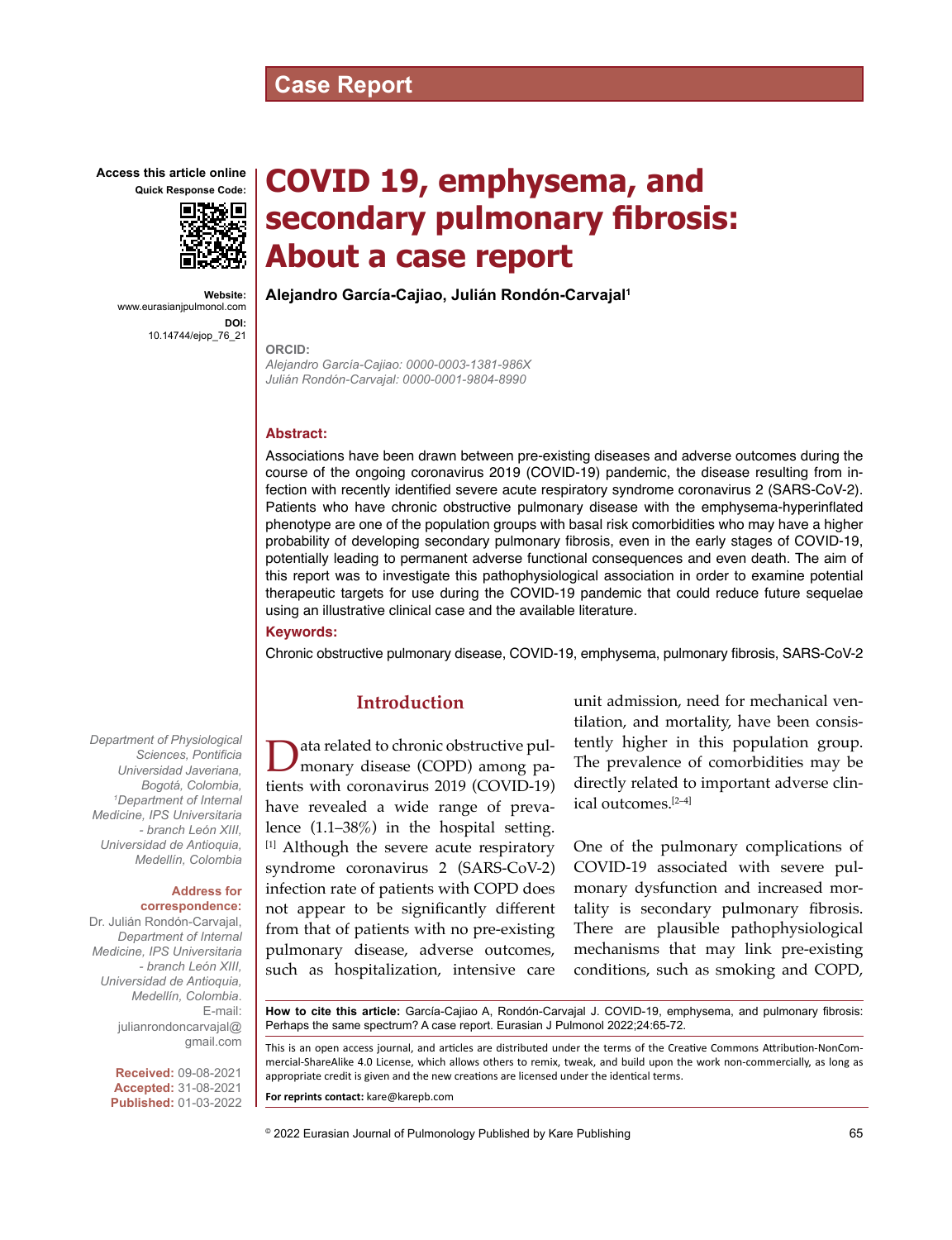with the development of this complication. This report describes the case of a man who developed pulmonary fibrosis secondary to SARS-CoV-2 infection at an early stage, which led to a fatal outcome. Some of the relevant literature is also reviewed.

# **Case Report**

A 61-year-old man presented with a history of COPD Global Initiative for Chronic Obstructive Lung Disease (GOLD) grade 3 (FEV<sub>1</sub>:  $40\%$ ) group D (>2 exacerbations per year, COPD Assessment Test: 12 points) treated with ipratropium bromide (2 inhalations every 4 to 6 hours, as needed) and supplemental oxygen (2 L/minute) in the context of heavy active smoking (pack/year index: 47). In addition, the patient had type 2 diabetes mellitus, resistant arterial hypertension, and an infrarenal abdominal aortic aneurysm 2.22×2.29 cm in size without mural thrombus treated in outpatient medical management with a diuretic (furosemide), antihypertensive agents (losartan, nifedipine, clonidine, spironolactone, carvedilol), an antidiabetic agent (metformin), and a lipid-lowering agent (atorvastatin).

The patient arrived with a 7-day history of objective fever (38.5°C) associated with a non-productive dry cough and general malaise. An antigenic test for SARS-CoV-2 infection had yielded a positive result 3 days from the onset of symptoms. He was admitted to the emergency department with tachypnea, dyspnea, and desaturation (SpO<sub>2</sub>: 82%), and continuous positive airway pressure (positive end-expiratory pressure: 15 cm $\rm H_2$ 0, FiO<sub>2</sub>: 90%) was administered for 6 hours. A portable chest X-ray was also performed [Fig. 1].

The patient was directed to the intermediate respiratory care unit in a poor general condition, with jugular venous distention grade II at 45°, supraclavicular retractions, S2 splitting on inspiration, rales in the middle and basal third of the right lung, and expiratory rhonchi in both lung bases. He was normotensive, with rhythmic heart sounds and afebrile, but required assistance with FiO<sub>2</sub> 90%.

Laboratory studies were conducted and the following prognostic value scales were calculated:

• National Early Warning Score (NEWS) 2 (7 pts): high risk



**Figure 1:** Chest X-ray, anteroposterior (AP) projection. Ground-glass opacities of bilateral parahilar distribution, predominantly toward the left subpleural region, are visible, as well as central peribronchovascular enhancement due to peribronchial inflammatory changes

• CALL Score (C=co-morbidity, A=age, L=lymphocyte count, L=lactate dehydrogenase) class C (12 pts): high risk of COVID-19 progression (>50%).

The admission laboratory results are reported in Table 1.

The patient was transitioned to treatment with methylprednisolone (80 mg/day) after receiving 2 doses of dexamethasone (6 mg/day). Facing a clinical condition that suggested cor pulmonale, a conventional transthoracic echocardiogram was performed and documented a left ventricle with a normal diameter, concentric remodeling, mild global hypokinesia, a mild decrease in ejection fraction estimated at 47%, and altered ventricular relaxation, with signs of a moderate increase in end-diastolic filling pressure. The right ventricle showed mild dilatation without hypertrophy and preserved systolic function; both of the atria had a normal diameter.

The day after admission, the patient became somnolent, showing stable baseline dyspnea (modified Medical Research Council grade 3). Additional paraclinical tests were conducted (Table 2), including complementary high-resolution chest tomography (HRCT) [Fig. 2–4].

The patient was profiled for noninvasive mechanical ventilation (NIV) facilitated with a dexmedetomidine infusion (0.2 ug/kg/hour, titratable dose), completing 2 cycles of 4 hours each with the parameters provided in Table 3.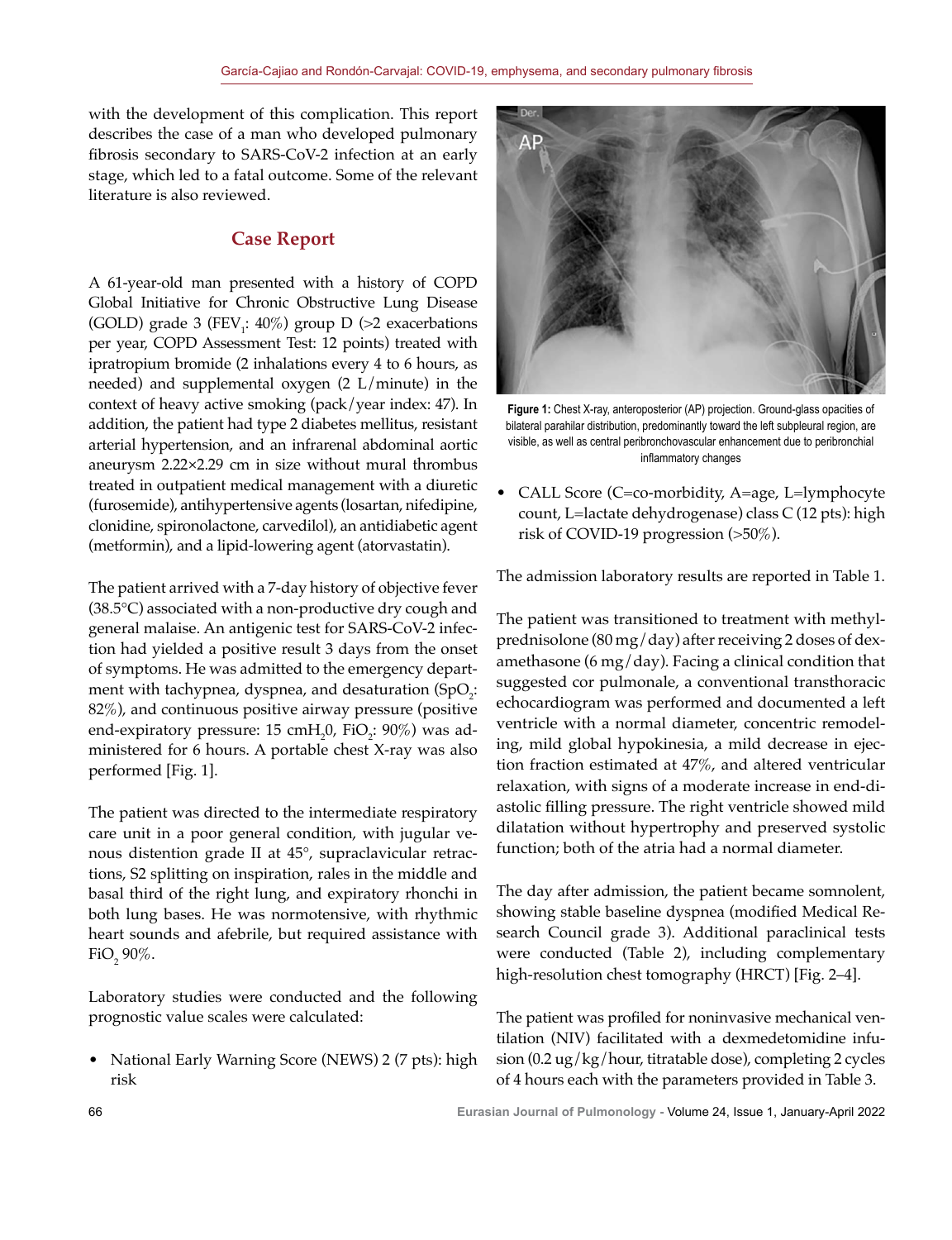| <b>Laboratory parameter</b>                     | <b>Value reported</b> | <b>Reference values</b> |  |
|-------------------------------------------------|-----------------------|-------------------------|--|
| рH                                              | 7.287                 | $7.25 - 7.35$           |  |
| pCO <sub>2</sub>                                | 54.2                  | $35 - 45$               |  |
| pO <sub>2</sub>                                 | 90.7                  | 80-100                  |  |
| Tissue oxygen saturation (StO <sub>2</sub> )    | 95%                   | 90-92%                  |  |
| HCO <sub>3</sub>                                | 25.3                  | $22 - 26$               |  |
| Base excess (BE)                                | $-1.4$                | $-2/+2$                 |  |
| PaO <sub>2</sub> /FiO <sub>2</sub> ratio (PaFi) | 100                   | >300                    |  |
| C-reactive protein (CRP)                        | 30.3 mg/L             | $<$ 10 mg/L             |  |
| D-dimer                                         | 1302 ng/mL            | $<$ 100 ng/mL           |  |
| Ferritin                                        | 650 ug/L              | 24-336 ug/L             |  |
| Lactate dehydrogenase (LDH)                     | 410 UI/L              | 50-150 UI/L             |  |
| Hemoglobin (Hb)                                 | 15.9                  | 12-16 g/dL              |  |
| Hematocrit (Ht)                                 | 47.1                  | $37 - 47%$              |  |
| Leukocytes                                      | 6560                  | 4500-10000/uL           |  |
| Neutrophils                                     | 4480                  | 1530-7400/uL            |  |
| Lymphocytes                                     | 600                   | 940-4800/uL             |  |
| Monocytes                                       | 1280                  | 90-800/uL               |  |
| Eosinophils                                     | 200                   | 40-400/uL               |  |
| <b>Platelets</b>                                | 203000                | 150000-450000/uL        |  |
| Serum creatinine                                | 1.20                  | $0.8 - 1.2$ mg/dL       |  |
| Blood urea nitrogen (BUN)                       | 30.3                  | 10-20 mg/dL             |  |
| Serum glucose (preprandial)                     | 136                   | 80-130 mg/dL            |  |

#### **Table 1. Admission laboratory values**

#### **Table 2. Second set of laboratory values**

| <b>Laboratory parameter</b>                     | <b>Reported value</b> | <b>Reference values</b> |  |
|-------------------------------------------------|-----------------------|-------------------------|--|
| pH                                              | 7.17                  | 7.25-7.35               |  |
| pCO <sub>2</sub>                                | 80                    | $35 - 45$               |  |
| pO <sub>2</sub>                                 | 71.2                  | $80 - 100$              |  |
| Tissue oxygen saturation (StO <sub>2</sub> )    | 95%                   | 90-92%                  |  |
| HCO <sub>2</sub>                                | 29.4                  | $22 - 26$               |  |
| Base excess (BE)                                | 0.8                   | $-2/+2$                 |  |
| PaO <sub>2</sub> /FiO <sub>2</sub> ratio (PaFi) | 101                   | >300                    |  |

The respiratory pattern was modulated after this intervention and improvement in consciousness and reduction of respiratory effort was observed. However, 2 days later, the patient developed severe hypoxemia  $(StO<sub>2</sub>:$ 78–80%, FiO $_2$ : 90%), prolonged expiration, persistent diaphragmatic discharge, and intercostal and subcostal retraction. High-flow nasal cannula support was initiated with the parameters of an FiO<sub>2</sub> rate of 100% and a flow of 60 L/minute and maintained for 6 days. Reduction of these parameters was not possible due to persistent respiratory effort and severe hypoxemia.

Given his poor functional reserve and extensive areas of pulmonary fibrosis documented with HRCT, in addition to a fluctuating clinical course, the possibility of requiring orotracheal intubation and invasive mechanical ventilation was discussed with the patient, however, he and his family members declined this course of action. Facing these circumstances, and in view of the severe dyspnea and clinical deterioration, an end-of-life protocol was initiated with a morphine infusion and ensuring an  $FiO<sub>2</sub>$ rate of 90%. The patient died after 10 days in the unit.

## **Discussion**

The presentation of pulmonary fibrosis secondary to viral infection can vary. In a retrospective cohort study conducted on post-mortem specimens (159 patients meeting the diagnostic criteria for acute respiratory distress syndrome [ARDS]), pulmonary fibrosis was observed in 3 of 82 patients (4%) with an ARDS duration of <1 week, 13 (24%) of 54 patients with a disease duration of 1–3 weeks, and 14 (61%) of 23 patients with a duration of  $>$ 3 weeks.<sup>[5]</sup>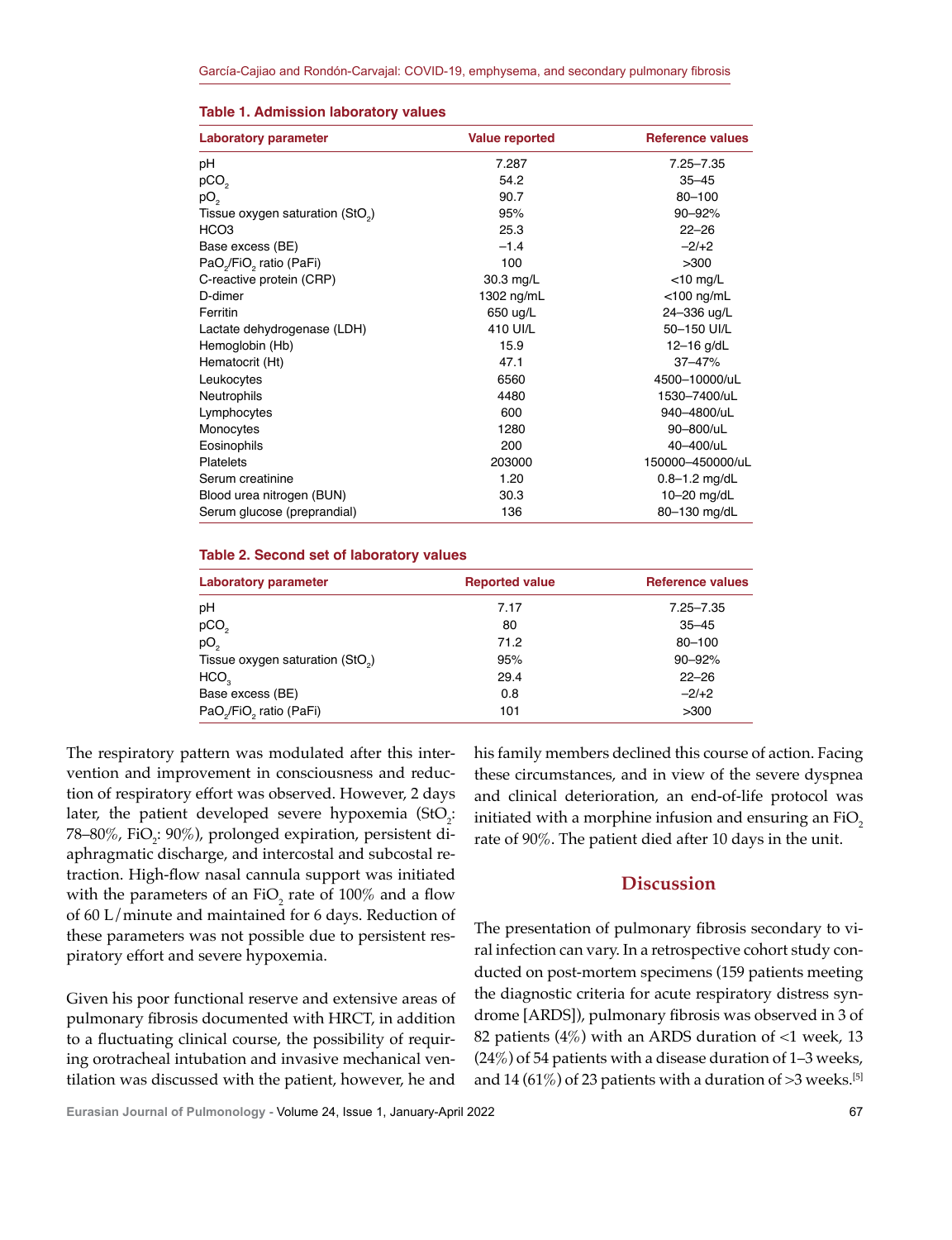

**Figure 2a-c:** Peripherally distributed alveolar opacities can be seen in the lower segments of both upper lobes with a tendency to consolidation in the posterior segment of the right upper lobe. Thick reticular opacities in the lower lingular segment with a tendency to consolidation associated with adjacent bronchiectasis are also visible. In the left lung base, an area of centrilobular emphysema, associated with diffuse distribution of thick reticular opacities, is suggestive of initial fibrotic process

fine reticular opacities of diffuse distribution can be observed. In the upper and lower lingular segment and upper segment of the left lower lobe, thick reticular opacities with a tendency to consolidation, associated with bronchiectasis and bronchiolectasis, are visible. In the posterior segment of the left upper lobe, consolidated reticular opacities can be seen without a clear cobblestone pattern. In the left pulmonary base, there are thick reticular opacities with a tendency to consolidation

68 **Eurasian Journal of Pulmonology -** Volume 24, Issue 1, January-April 2022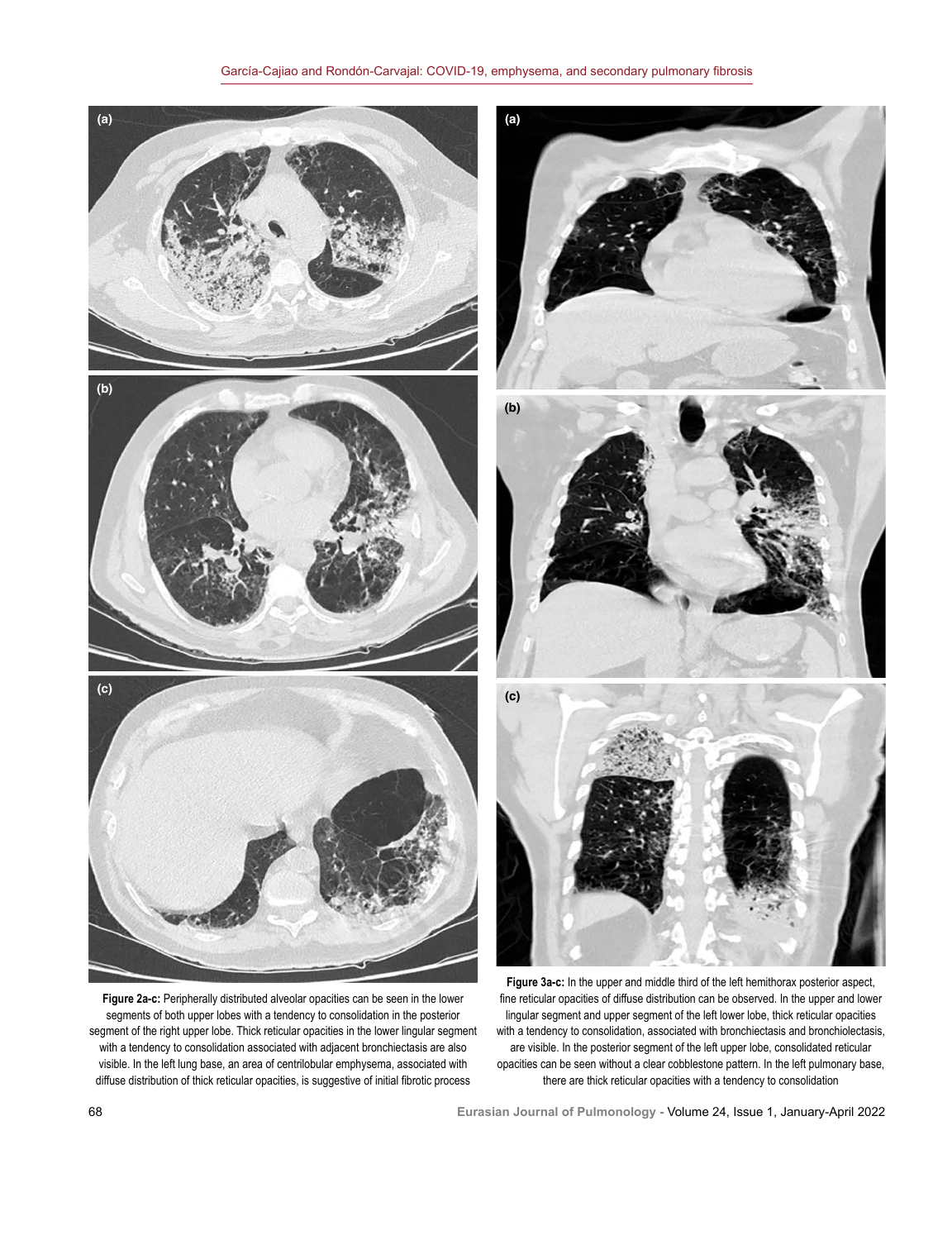

**Figure 4a-c:** Reticular opacities with a tendency to consolidation globally involving the left hemithorax with traction bronchiectasis and without frank honeycombing or parenchymal destruction, signs of fibrosis in the initial phase. Reticular opacities with a tendency to consolidation can be seen in the posterior segment of the left upper lobe and the middle lobe, and in the lower lobe, there are fine reticular opacities without consolidation foci

Secondary pulmonary fibrosis as a complication of COVID-19 is a matter under study, but in previous epidemics, such as severe acute respiratory syndrome (SARS) and the Middle East respiratory syndrome (MERS), the association was evident, demonstrated by compatible imaging findings of pulmonary fibrosis in the short, medium, and long-term follow-up.  $[6-7]$ 

There are multiple host and infectious agent-related pathophysiological mechanisms that can interconnect to promote progression to pulmonary fibrosis in a subset of individuals who develop ARDS. Important mediators include the excessive release of extracellular matrix metalloproteinases during the inflammatory phase of ARDS, which causes injury to both epithelial and endothelial cells, inducing a state of uncontrolled fibroproliferation.  $[8-9]$  In the COVID-19 setting, this seems to have the greatest effect on active smokers or patients with a history of heavy smoking. Chronic exposure to cigarette smoke alters the molecular expression of the angiotensin-converting enzyme 2 (ACE2) receptor, which is primarily responsible for the binding and entry of SARS-CoV-2 to the cell and the cofactor transmembrane serine protease 2.[10] Moreover, it compromises host immunity through several mechanisms, involving both innate and adaptive immune responses. Strikingly, cigarette smoke exposure increases the number of alveolar macrophages in COPD; however, their phagocytic capacity, expression of antiviral mediators, and clearance of apoptotic cells is reduced.

Some of the macrophage-derived proteinases (e.g., disintegrin A and metalloproteinase A 17) can shed both SARS-CoV-2 protein S, inducing virus entry into host cells, and ACE2, by releasing it from the epithelial surface into the airways. Additionally, a reduction and functional attenuation of important antiviral molecules, such as interferon β, has been seen in the lung epithelium and alveolar macrophages of COPD patients.[11–12] The proinflammatory state evidenced by overexpression and cellular release of cytokines and growth factors, such as monocyte chemotactic protein-1, vascular endothelial growth factor, transforming growth factor beta-1, tumor necrosis factor alpha, fibroblast growth factor, plateletderived growth factor, interleukin (IL) 1 beta, and IL-6, is common in the presence of lung damage in pulmonary fibrosis and in COVID-19 severe pneumonia, suggesting a common pathophysiological state.[13]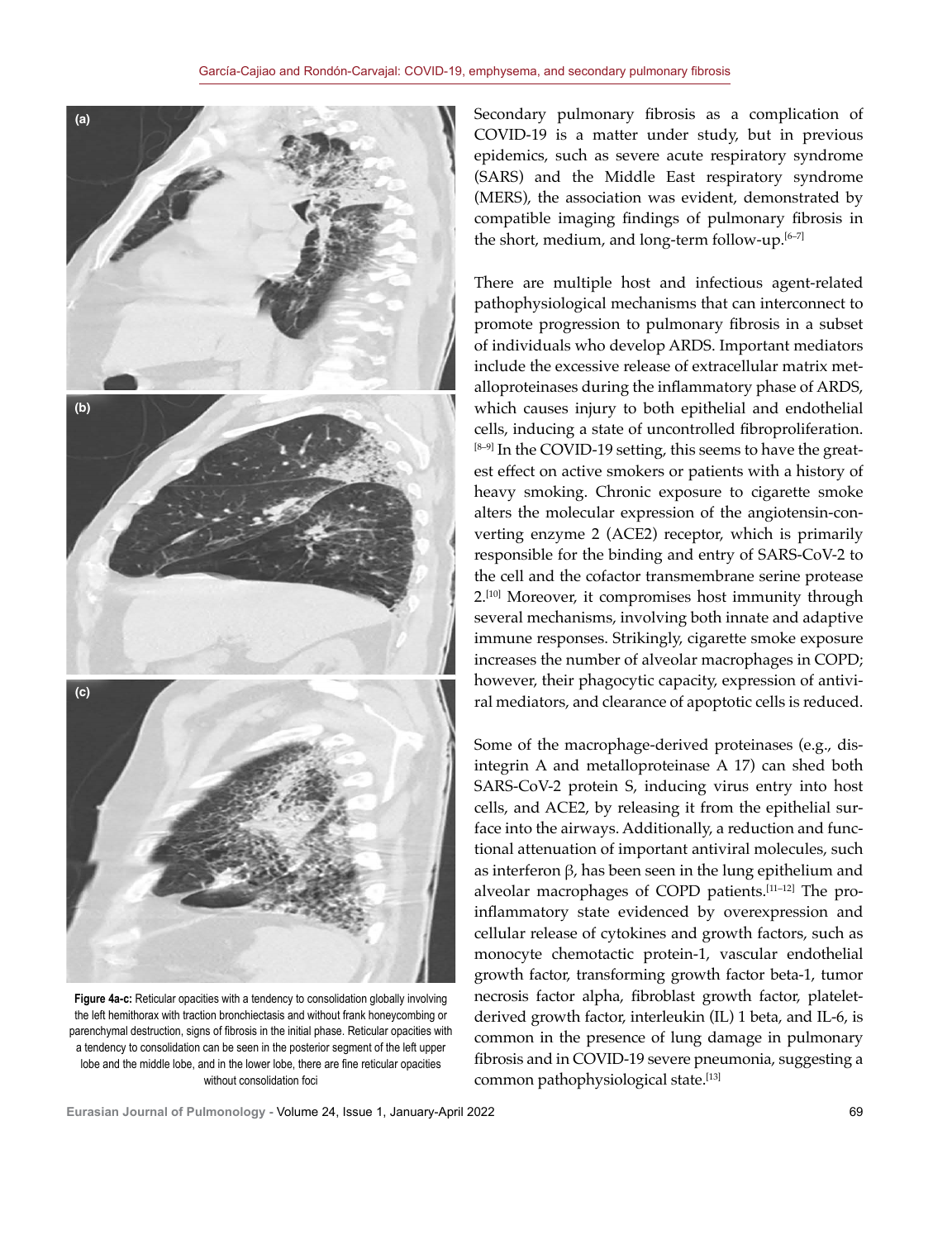| <b>NIV</b>  | <b>Pressure</b><br>support<br>(PSV) | <b>Positive end-</b><br>expiratory<br>pressure<br>(PEEP) | <b>Respiratory</b><br>rate<br>(RF) | Tissue<br>oxygen<br>saturation<br>(StO <sub>a</sub> ) | Tidal<br>volume<br>(VT) | <b>Fraction of</b><br>inspired<br>oxygen<br>(FIO <sub>n</sub> ) | Interface     |
|-------------|-------------------------------------|----------------------------------------------------------|------------------------------------|-------------------------------------------------------|-------------------------|-----------------------------------------------------------------|---------------|
| Programming | 14 cm H <sub>2</sub> O              | 10 cm $H20$                                              | 20 rpm                             | 90%                                                   | 7 cc/kg/min             | 100%                                                            | Oronasal mask |

**Table 3. Noninvasive mechanical ventilation (NIV) parameters**

The association between previous pulmonary emphysema and secondary pulmonary fibrosis in the course of SARS-CoV-2 infection has been cited mostly in the postacute COVID-19 setting, defined as more than 3 weeks from symptom onset.<sup>[14]</sup> Mazzolini et al.<sup>[15]</sup> reported the case of a 74-year-old woman with a personal history of ischemic heart disease and mixed dyslipidemia and COPD with previous findings of bilateral centrilobular emphysema with a diagnosis of severe SARS-CoV-2 infection determined with a reverse transcription polymerase chain reaction test and managed with NIV. Despite initial improvement, there was subsequent clinical and radiological deterioration, with tomographic findings of volume loss, distortion of the architecture, and traction bronchiectasis predominantly in the lower lobes secondary to extensive pulmonary fibrosis that led to a fatal outcome in the short term.

Hussain et al.<sup>[16]</sup> published the case of a 58-year-old man with a history of hypertension, diabetes mellitus, and heavy smoking for 20 years, as well as a known history of pulmonary fibrosis combined with emphysema. The patient had been diagnosed with COVID-19 some 45 days prior and received treatment at another facility. He was admitted with signs of impending respiratory failure and progression of fibrotic and emphysematous changes seen on a chest CT. There was a partial response to management with supplemental oxygen, methylprednisolone and pirfenidone, however, ultimately NIV was required.

Unlike these 2 cases, our patient had no known diagnosis of pulmonary emphysema (given poor outpatient follow-up), but he had a similar comorbidity profile and a smoking rate that made the presence of this radiological finding highly probable. It was later confirmed by the chest CT scan performed during his hospital stay. This led us to investigate a possible association between emphysema and pulmonary fibrosis in the setting of COVID-19, based on the extensive interstitial involvement and the torpid clinical course common to all 3 patients. In our case, however, temporal progression of pulmonary fibrosis could not be demonstrated due to the lack of a control chest CT scan as a result of the patient's death.

The spectrum of fibrotic pulmonary disease observed in COVID-19 ranges from incipient fibrosis associated with organizing pneumonia to severe acute lung injury evolving toward a generalized fibrotic change, facilitated in part by prolonged exposure to invasive mechanical ventilation and the phenomena of diffuse alveolar damage and microvascular thrombosis associated with autoimmune dysregulation and viral infection.[17] Taking this into account, it does not seem feasible to consider the use of conventional antifibrotic agents (pirfenidone, nintedanib) in COVID-19 without the associated immunomodulatory agents, despite recognizing the involvement of these drugs in different cell signaling pathways in the pulmonary epithelium and endothelium.

A multinational, phase 2 clinical trial examining the use of pirfenidone and forced vital capacity (FVC) was unable to apply the intended statistical model to assess the change in FVC, but did note that the drug could provide some benefit.<sup>[18]</sup> Pivotal trials examining the use of nintedanib in both idiopathic pulmonary fibrosis (INPULSIS) and other secondary pulmonary fibrosis (INBUILD) appear to demonstrate a difference in FVC between the intervention and placebo groups at 4–6 weeks; however, there is no evidence to date to support its use in early stage COVID-19 to prevent the development of pulmonary fibrosis.

One proposed therapeutic molecular target for viral-induced pulmonary fibrosis is via the transforming growth factor beta (TGF-β) pathway and a blockade of various integrins and galectins. Considering that the SARS-CoV-2 spike protein contains an Arg-Gly-Asp integrin-binding domain and several coronaviruses contain an N-terminal galectin fold, intervening in this mechanism could not only decrease the risk of contagion and the viral replication rate, but also the endogenous processes that end with the activation of myofibroblasts in the extracellular matrix. Ex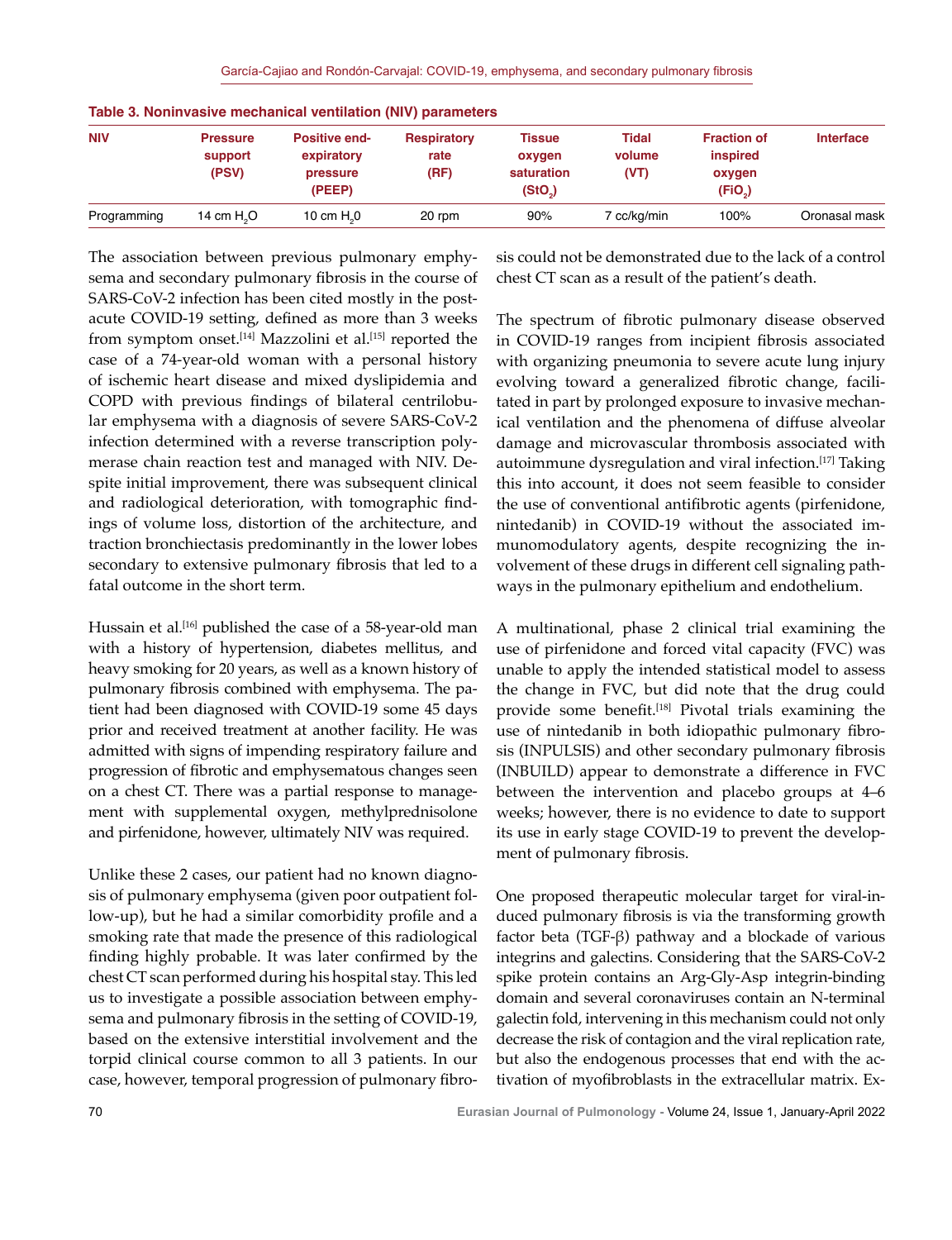perimental studies in animal models are still under development, and complementary new evidence is required to make them applicable to the current clinical scenario.<sup>[19–20]</sup>

# **Conclusion**

- Given that approximately 30% of SARS and MERS survivors have experienced persistent radiological and physiological abnormalities consistent with fibrotic lung disease, the impact of COVID-19 could include a large cohort of individuals with persistent and potentially progressive pulmonary fibrosis. Long-term follow-up studies will be needed to establish the true prevalence of pulmonary fibrosis following COVID-19.
- There are multiple pathophysiological models that endeavor to explain the predisposition to develop pulmonary fibrosis in patients with viral infections (including COVID-19), chronic exposure to tobacco smoke, and previous pulmonary emphysema, involving not only ACE-2 as a regulatory mechanism of TGF-β levels and cytokines involved in fibrogenesis (formation of active myofibroblast foci), but also the participation of other proteinases as a result of alveolar epithelial injury persisting over time due to external factors, such as continuous exposure to tobacco smoke.
- Available antifibrotic treatments have demonstrated broad antifibrotic activity in addition to antiviral and epithelial effects that could recommend a role in the attenuation of profibrotic pathways in the course of SARS-CoV-2 infection; however, follow-up studies are required in the short and medium term to better delineate their effectiveness and the population that could benefit.

## **Acknowledgments**

The authors thank Dr. John Campaña, radiology resident doctor at Universidad El Bosque-Fundación Santafé de Bogotá, for agreeing to review the images and collaborating in their description.

#### **Informed Consent**

Written informed consent was obtained from the patient for the publication of the case report and the accompanying images.

## **Conflicts of interest**

There are no conflicts of interest.

# **Financial support and sponsorship** Nil.

#### **Peer-review**

Externally peer-reviewed.

## **Authorship Contributions**

Concept – A.G.C., J.R.C.; Design – A.G.C., J.R.C.; Supervision – A.G.C., J.R.C.; Funding – A.G.C., J.R.C.; Materials – A.G.C., J.R.C.; Data collection  $\&/$  or processing – A.G.C., J.R.C.; Analysis and/or interpretation – A.G.C., J.R.C.; Literature search – A.G.C., J.R.C.; Writing – A.G.C., J.R.C.; Critical review – A.G.C., J.R.C.

## **References**

- 1. Polverino F, Kheradmand F. COVID-19, COPD, and AECOPD: Immunological, epidemiological, and clinical aspects. Front Med (Lausanne) 2021;7:627278.
- 2. Alqahtani JS, Oyelade T, Aldhahir AM, Alghamdi SM, Almehmadi M, Alqahtani AS, et al. Prevalence, severity and mortality associated with COPD and smoking in patients with COVID-19: A rapid systematic review and meta-analysis. PLoS One 2020;15:e0233147.
- 3. Gómez Antúnez M, Muiño Míguez A, Bendala Estrada AD, Maestro de la Calle G, Monge Monge D, Boixeda R, et al. Clinical characteristics and prognosis of COPD patients hospitalized with SARS-CoV-2. Int J Chron Obstruct Pulmon Dis 2021;15:3433–45.
- 4. Alberca RW, Lima JC, de Oliveira EA, Gozzi-Silva SC, Ramos YÁL, Andrade MMS, et al. COVID-19 disease course in former smokers, smokers and COPD patients. Front Physiol 2021;11:637627.
- 5. Thille AW, Esteban A, Fernández-Segoviano P, Rodriguez JM, Aramburu JA, Vargas-Errázuriz P, et al. Chronology of histological lesions in acute respiratory distress syndrome with diffuse alveolar damage: A prospective cohort study of clinical autopsies. Lancet Respir Med 2013;1:395–401.
- 6. Xie L, Liu Y, Fan B, Xiao Y, Tian Q, Chen L, et al. Dynamic changes of serum SARS-coronavirus IgG, pulmonary function and radiography in patients recovering from SARS after hospital discharge. Respir Res 2005;6:5.
- 7. Antonio GE, Wong KT, Hui DS, Wu A, Lee N, Yuen EH, et al. Thinsection CT in patients with severe acute respiratory syndrome following hospital discharge: Preliminary experience. Radiology 2003;228:810–5.
- 8. Davey A, McAuley DF, O'Kane CM. Matrix metalloproteinases in acute lung injury: Mediators of injury and drivers of repair. Eur Respir J 2011;38:959–70.
- 9. Polverino F, Rojas-Quintero J, Wang X, Petersen H, Zhang L, Gai X, et al. A disintegrin and metalloproteinase domain-8: A novel protective proteinase in chronic obstructive pulmonary disease. Am J Respir Crit Care Med 2018;198:1254–67.
- 10. Fließer E, Birnhuber A, Marsh LM, Gschwandtner E, Klepetko W, Olschewski H, et al. Dysbalance of ACE2 levels - a possible cause for severe COVID-19 outcome in COPD. J Pathol Clin Res